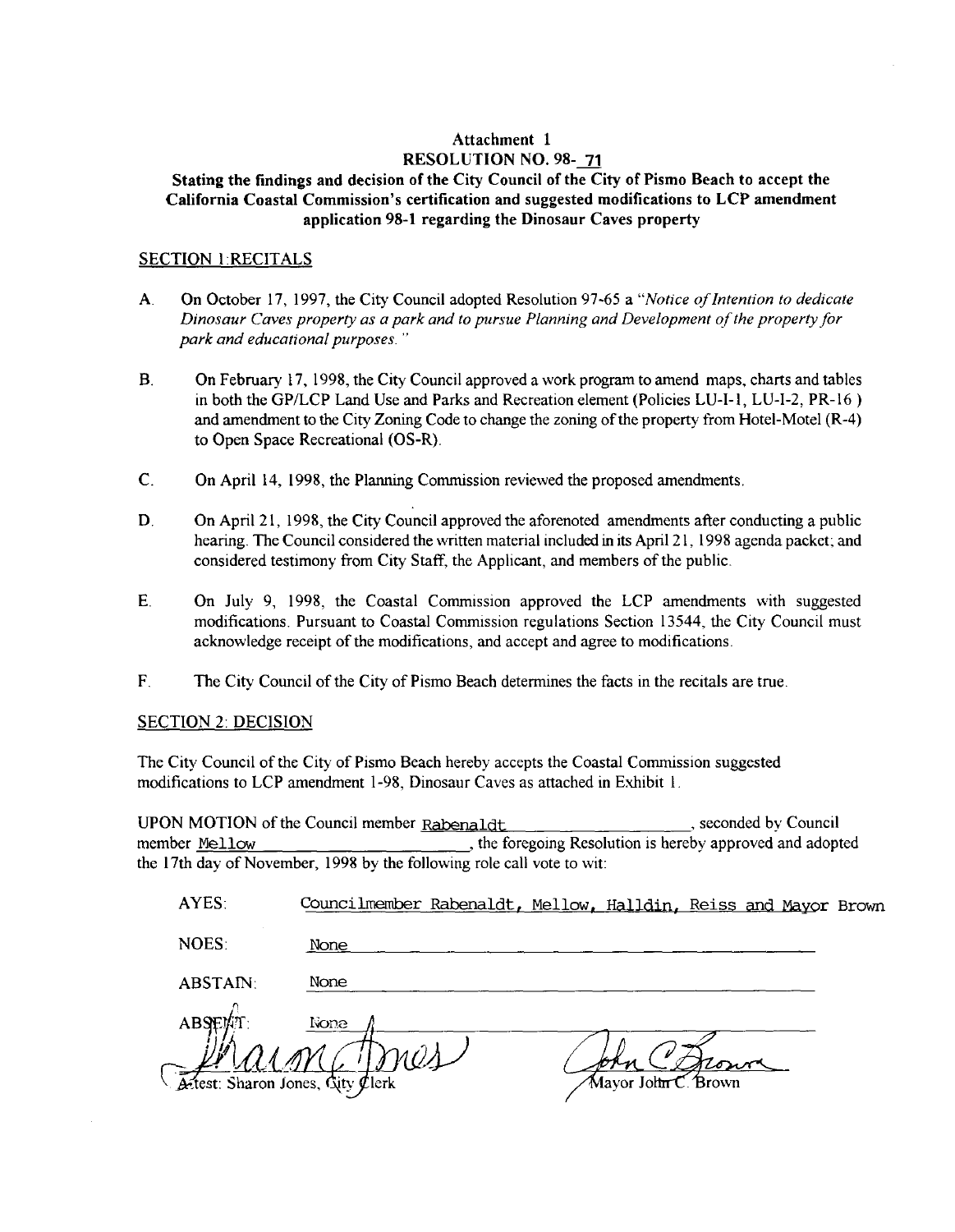#### Page 4

Pismo Beach LCP Amendment 1-98, Dinosaur Caves

# **II. SUGGESTED MODIFICATIONS**

Unaltered text represents City-proposed language. Bold is language suggested by Coastal Commission. Struck through language represents deletions suggested by Coastal Commission.

#### Land Use Plan

1. Change the subtotal and total number of hotel and motel rooms in Table LU-2, Build Out Land Use Projection (Additions to Existing Development), as follows:

| SUBTOTAL 1991 City Limits |  | 1,208 959            | $\mathbf{r}$ and $\mathbf{r}$ |
|---------------------------|--|----------------------|-------------------------------|
| TOTALS (City & Sphere)    |  | <del>1,208</del> 959 | $\sim$ $\sim$ $\sim$          |

2. Amend the Background section of Dinosaur Caves, Planning Area I, page LU-31, to read as follows

The Dinosaur Caves area contains the Shelter Cover Hotel, and a large vacant parcel. The area has historically been recommended for public acquisition but funds have not been available for this purpose until recently. The Dinosaur caves property was purchased and is owned by the Pismo Beach Public financing Authority The City of Pismo Beach has a long-term lease on the property. The vacant site which is proposed for hotel use, currently is utilized by travelers, residents and recreational vehicles for day use. area has historically been recommended for public acquisition but funds have not been<br>available for this purpose **until recently**. The Dinosaur caves property was purchased<br>and is owned by the Pismo Beach Public financing

reads as follows

This property shall be designated for public park and open space uses which are visitor serving in nature. Non-visitor serving uses shall be prohibited and subsection "d" of Policy LU-4 shall not be applicable to this property. Any future developments shall be consistent with the following requirements: . . . . Beach has a long-term lease on the property. The vacant site,—which is proposed foil<br>hotel use, currently is utilized by travelers, residents and recreational vehicles for day use.<br>3. Delete reference in Policy LU-I-2 to s

Space Area Required, to read as follows:

All development, except for public access facilities, shall be set back from the top of the All development, except for public access facilities, shall be set back from the top of the bluff as shown schematically in LU-13. The extent of the bluff top  $\ldots$  plus an additionally bluff as shown schematically in LU-13. The extent of the bluff top . . . plus an additionally<br>50 feet. The extent of the 100-year bluff retreat shall be established through a site-specific<br>study conducted by a qualified re study conducted by a qualified registered geologists.  $\ldots$  Any facilities shall be a safe distance from the edge of the bluff, as determined by the G-geological study. All development, except for public access facilities, shall be set back from<br>bluff as shown schematically in LU-13. The extent of the bluff top . . . plus<br>50 feet. The extent of the 100-year bluff retreat shall be establis 50 feet. The extent of the 100-year bluff retreat shall be established through a site-specific<br>study conducted by a qualified registered geologists.... Any facilities shall be a safe<br>distance from the edge of the bluff, as

- accordingly
	- b. Landscaping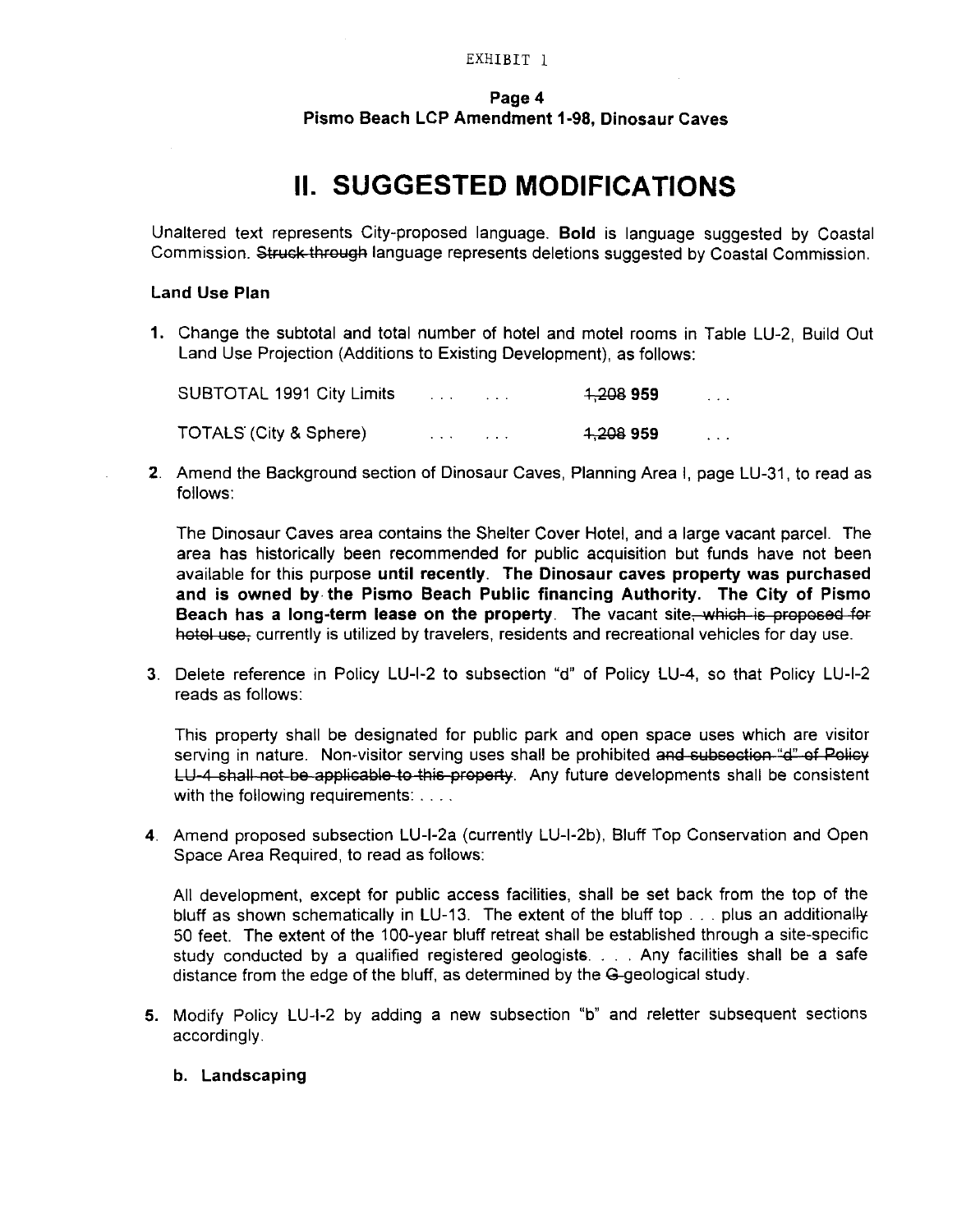#### Page 5

#### Pismo Beach LCP Amendment 1-98, Dinosaur Caves

No landscaping shall, when mature, exceed the height of approved structures on the site nor cause additional view obstruction All landscaping shall consist of drought tolerant, and to the greatest extent feasible, native species. Extensive lawns or other large areas of grass exceeding two acres in size shall be prohibited. Total lawn or grass area shall not exceed 3 acres. Lawns and other grass areas should be located<br>on the parts of the site nearest Shell Beach Road and Cliff Drive. No lawns or other<br>areas of grass requiring irrigation shall be allowed on the parts of the site nearest Shell Beach Road and Cliff Drive. No lawns or other areas of grass requiring irrigation shall be allowed closer than <sup>150</sup> feet from the bluff edge and the hole leading to the sea cave. Any landscaping within 150 feet of the bluff edge and the hole leading to the sea cave shall be drought tolerant

- order
	- c. Public Access Facilities and Bluff Top Erosion

Public access facilities shall be designed and constructed to be easily moved to a more landward location if they become endangered by bluff erosion. For the more landward location if they become endangered by bluff erosion. purposes of this policy, public access facilities means public paths, walkways, bicycle racks, observation decks or platforms, benches, and picnic tables. order.<br>
c. Public Access Facilities and Bluff Top Erosion<br>
Public access facilities shall be designed and constructed to<br>
more landward location if they become endangered by blu<br>
purposes of this policy, public access faci

## d. Protection of Scenic Highway Corridor

The height, bulk and scale of any development on the Dinosaur Caves property shall not detract from the ocean view from U.S. Highway 101. Heights of all structures shall be below the elevation of the nearest freeway travel lane. All structures and landscaping shall be designed to avoid any significant impairment of seaward views from Highway 101.<br>See also: Parks and Recreation PR-16 Dinosaur Caves.

8. Amend Policy PR-16, Dinosaur Caves, as follows:

The City shall recommend to the state Department of Parks and Recreation the Coastal Conservancy or other applicable agencies acquisition of the property for <sup>a</sup> public park and open space. This 15 acre site The large vacant parcel, leased by the City of Pismo Beach from the Pismo Beach Public Financing Authority is the most significant open space remaining along the ocean within Pismo Beach and is dedicated for use as a public park and open space area. (See related Land Use Element Planning Area I.) Conservancy, or other applicable agencies acquisition of the pro-<br>
open space. This 15 acre site The large vacant parcel, leas<br>
Beach from the Pismo Beach Public Financing Authority is<br>
space remaining along the ocean with

### Implementation Plan

- - b. For new development on the property leased by the City in the Dinosaur Caves Planning Area, all projects shall minimally provide either of the following standards: no structure or landscaping shall be allowed which would significantly impair views from Highway 101

I Forty percent (40%) of the property frontage width in open scenic view